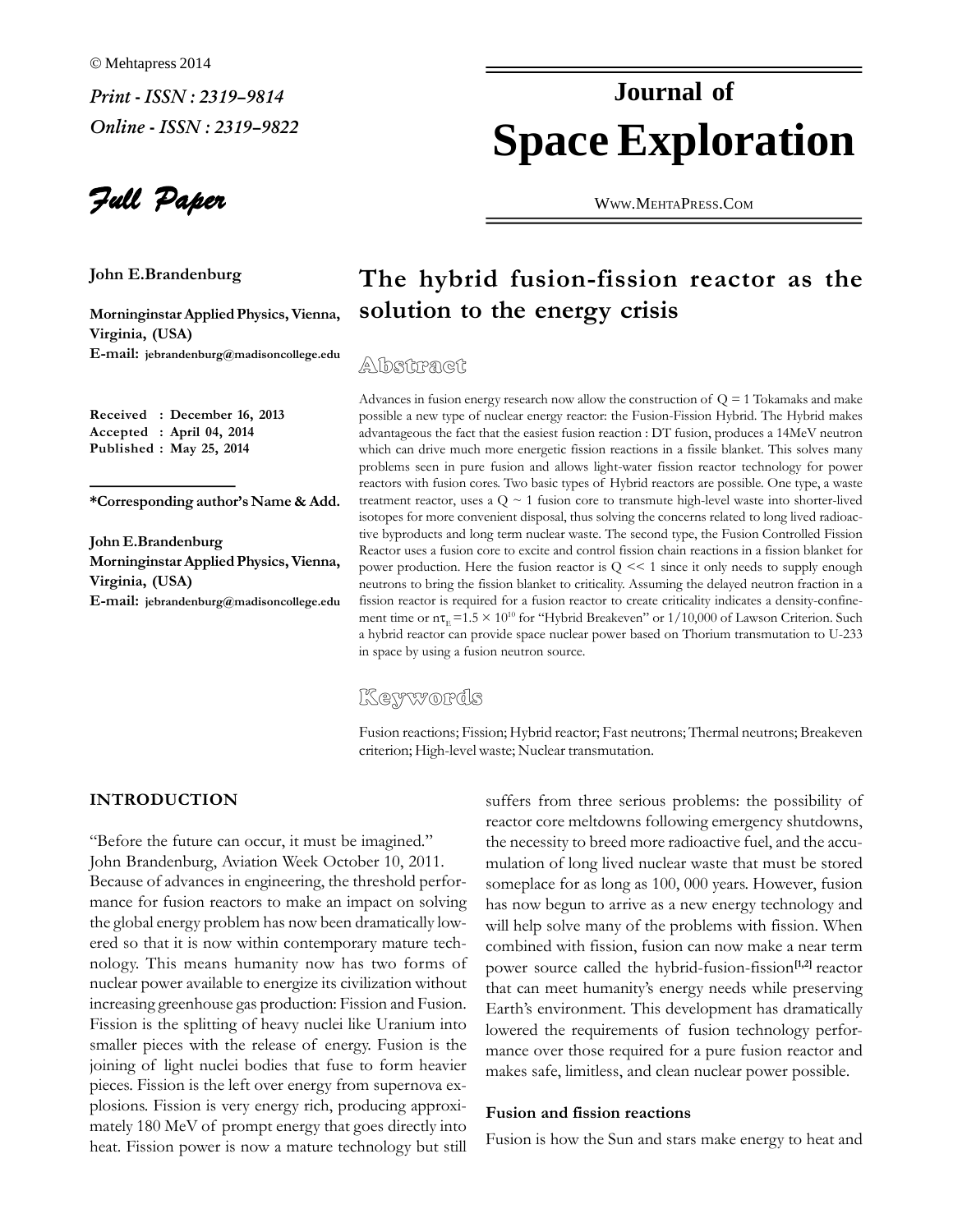JSE, 3(1), 2014

Full Paper<br>light the cosmos. They do this by heating light elements react<br>like hydrogen, chiefly its stable isotope deuterium, in the tems. star's cores. At these high densities, thermal collisions bring and for the star's cores. At these high densities, thermal collisions bring and for the hydrogen isotope nuclei close enough together to fuse and the hydrogen isotope nuclei close enough together to fuse proxi and securities in the helium. Fusion reactions occur because of short-<br>and make helium. Fusion reactions occur because of shortand make helium. Fusion reactions occur because of short-<br>range nuclear forces that are much stronger than electrorange nuclear forces that are much stronger than electro-<br>
static repulsion at short range but much weaker than elec-<br>
tric forces at long range. Hydrogen isotopes are easiest to The se make undergo fusion reactions. This is because the nuclei D<br>make undergo fusion reactions. This is because the nuclei D make undergo fusion reactions. This is because the nuclei Deut<br>of isotopes of hydrogen have only one electric charge Fusic and it takes less thermal energy for them to approach one both and it takes less thermal energy for them to approach one band that collisions between nuclei p another closely. This means that collisions between nuclei where they approach close enough for fusion reactions to proton<br>occur, can happen at lower temperatures for hydrogen possible If the case of the second possible fusion reactions are:<br>1. Several possible fusion reactions are:  $\Delta$ <br>opes. Several possible fusion reactions are:<br> $D^2 + D^2 \rightarrow (He^3 + 0.82 \text{ MeV}) + (n^1 + 2.$ Sociopes. Several possible fusion reactions are:<br>
1.  $D^2 + D^2 \rightarrow (He^3 + 0.82 \text{ MeV}) + (n^1 + 2.45 \text{ MeV})$ <br>
2.  $D^2 + D^2 \rightarrow (T^3 + 1.01 \text{ MeV}) + (H^1 + 3.03 \text{ MeV})$ 

- 1.  $D^2 + D^2 \rightarrow (He^3 + 0.82 \text{ MeV}) + (n^1 + 2.45 \text{ MeV})$ <br>
2.  $D^2 + D^2 \rightarrow (T^3 + 1.01 \text{ MeV}) + (H^1 + 3.03 \text{ MeV})$ <br>
3.  $D^2 + T^3 \rightarrow (He^4 + 3.52 \text{ MeV}) + (n^1 + 14.06 \text{ MeV})$
- 2.  $D^2 + D^2 \rightarrow (T^3 + 1.01 \text{ MeV}) + (H^1 + 3.03 \text{ MeV})$ <br>
3.  $D^2 + T^3 \rightarrow (He^4 + 3.52 \text{ MeV}) + (n^1 + 14.06 \text{ MeV})$ <br>
4.  $D^2 + He^3 \rightarrow (He^4 + 3.67 \text{ MeV}) + (H^1 + 14.67)$
- 
- 4.  $D^2 + He^3$  +  $(He^4 + 3.67 \text{ MeV}) + (H^1)$ <br>5.  $Li^6 + n$  +  $(He^4 + H^3 + 4.78 \text{ MeV})$
- 5. Li<sup>6</sup> + n  $\rightarrow$  (He<sup>4</sup> + H<sup>3</sup> +4.78MeV)

5. Li<sup>6</sup> + n  $\rightarrow$  (He<sup>4</sup> + H<sup>3</sup> +4.78MeV) D-He<sup>3</sup>.<br>It is generally believed that the fusion of deuterium and power<br>tritium, two hydrogen isotopes, will form the basis for He<sup>3</sup> fus tritium, two hydrogen isotopes, will form the basis for  $He^{3}$  the first practical fusion power plants. This reaction is very most the first practical fusion power plants. This reaction is very modern represent releasing 18 MeV per reaction, and has the largenergetic, releasing 18 MeV per reaction, and has the largbe seen from Figure 1.<br>be seen from Figure 1.



temperature.

temperature.<br>
The fusion of Deuterium and Tritium (DT) releases an EDT fusion<br>
energetic neutron at 14MeV. This means a DT fusion re- angle C energetic neutron at 14MeV. This means a DT fusion re- $\frac{1}{2}$  actor will release its energy as heat and thus must use the p same sort of energy recovery as a light water fission reactor: boiling water and turning turbines. Light water fission reactor: boiling water and turning turbines. Light water fission

JSE, 3(1), 2014<br>
reactor technology can easily create DT fusion power sys-<br>
tems. Fuel for DT fusion is abundant. Deuterium is stable tems. Fuel for DT fusion is abundant. Deuterium is stable<br>and found in all natural waters at concentrations of apand found in all natural waters at concentrations of approximately  $0.015\%$  and Tritium, however, is radioactive<br>and has only a 12 year half-life but one can fire neutrons at read has only a 12 year half-life but one can fire neutrons at<br>Lithium-6 and create tritium, and lithium is not a rare metal, Lithium-6 and create tritium, and lithium is not a rare metal, being approximately as abundant as lead.

being approximately as abundant as lead.<br>The second most likely fusion reaction to be practical is<br>Deuterium and Helium-3 (D-He3), also seen in Figure 1. Deuterium and Helium-3 (D-He3), also seen in Figure 1. both Helium-3 and Deuterium are stable and the reaction<br>both Helium-3 and Deuterium are stable and the reaction produces a 14 MeV proton instead of a neutron and the reaction produces a 14 MeV proton instead of a neutron and the proton can be shielded by magnetic fields. This means it is proton can be shielded by magnetic fields. This means it is<br>proton can be shielded by magnetic fields. This means it is process that the contribution of imaginary and the reactions produce no radioactivity<br>where the fuels and the reactions produce no radioactivity where the fuels and the reactions produce no radioactivity<br>and the reaction occurs in a magnetized plasma and can and the reaction occurs in a magnetized plasma and can<br>be engineered to release its energy directly into electricity. be engineered to release its energy directly into electricity. plant, suitable for aircraft and spacecraft is possible using<br>plant, suitable for aircraft and spacecraft is possible using Find Health at the system and centerly chosen power<br>plant, suitable for aircraft and spacecraft is possible using<br>D-He<sup>3</sup>. Because of the lack of radioactivity and direct pana, change for an equipment of processive power and g<br>D-He<sup>3</sup>. Because of the lack of radioactivity and direct<br>power conversion to electricity, the practical use of Dmost fusion researchers. However, D-He<sup>3</sup> fusion is more<br>most fusion researchers. However, D-He<sup>3</sup> fusion is more For a state of the late of characterity and different<br>wer conversion to electricity, the practical use of D-<br><sup>3</sup> fusion reaction for power is the long-range goal of difficult than DT for several reasons.<br>difficult than DT for several reasons. cult than DT for several reditional results.<br>difficulty of D-He<sup>3</sup> fusion

relative to DT stems from the scarcit of D-He<sup>3</sup> fusion relative to DT stems from<br>the scarcity of Helium-3 on Earth and because the Hethe scarcity of Helium-3 on Earth and because the He-<br>lium-3 nuclei have two positive electric charges instead of the one charge found in hydrogen isotopes. Because it has the one charge found in hydrogen isotopes. Because it has<br>two charges instead of one, it requires higher thermal col-List the comparison of the anti-term of the state of the state of the state of the state of the state of the list of the list of the list of the state of the state of the state of the state of the state of the state of the lision energy for a Deuterium nuclei and a Helium-3 nu- $He<sup>3</sup>$  requires higher plasma temperatures and pressures than DT fusion so it is more technologically challenging. to approach each other closely to fuse. This means D-<br><sup>3</sup> requires higher plasma temperatures and pressures than DT fusion so it is more technologically challenging. Moon, so it is space rather than terrestrial resource. There-<br>Moon, so it is space rather than terrestrial resource. There- $\alpha$ , so it is space rather than terrestrial resource. There-<br>D-He<sup>3</sup> fusion is most often associated with space fore  $D$ -He<sup>3</sup> fusion is most often associated with space<br>propulsion and power and a future economy that includes propulsion and power and a future economy that includes ready access to space resources. This means the first practical fusion power on Earth will probably be centered on<br>tical fusion power on Earth will probably be centered on tical fusion power on Earth will probably be centered on<br>the DT fusion reaction with  $D-He^3$  fusion being harnessed the DT fusion read<br>later in space.

later in space.<br>A pure fusion reactor has been the research goal of many<br>nations for decades. This effort has yielded fusion reactor prototypes based on the tokamak design that have achieved<br>prototypes based on the tokamak design that have achieved prototypes based on the tokamak design that have achieved<br>close to "breakeven" or "O=1" conditions. Q is the ratio close to "breakeven" or "Q=1" conditions, Q is the ratio<br>of fusion power produced to heating power applied to of fusion power produced to heating power applied to<br>heat the plasma. At Princeton in 1995,  $Q = 27\%$  was heat the plasma. At Princeton in 1995,  $Q = 27\%$  was<br>achieved in the TFTR experiment with 11 Megawatts of achieved in the TFTR experiment with 11 Megawatts of<br>DT fusion energy released. At the European IET toka-DT fusion energy released. At the European JET tokamak,  $Q = 60\%$  at 16 megawatts of DT fusion power was<br>produced. However, as progress in demonstrating fusion's produced. However, as progress in demonstrating fusion's<br>feasibility is made, it should become apparent that fusion Example its made, it should become apparent that fusion<br>can make its best near-term contribution to many nation's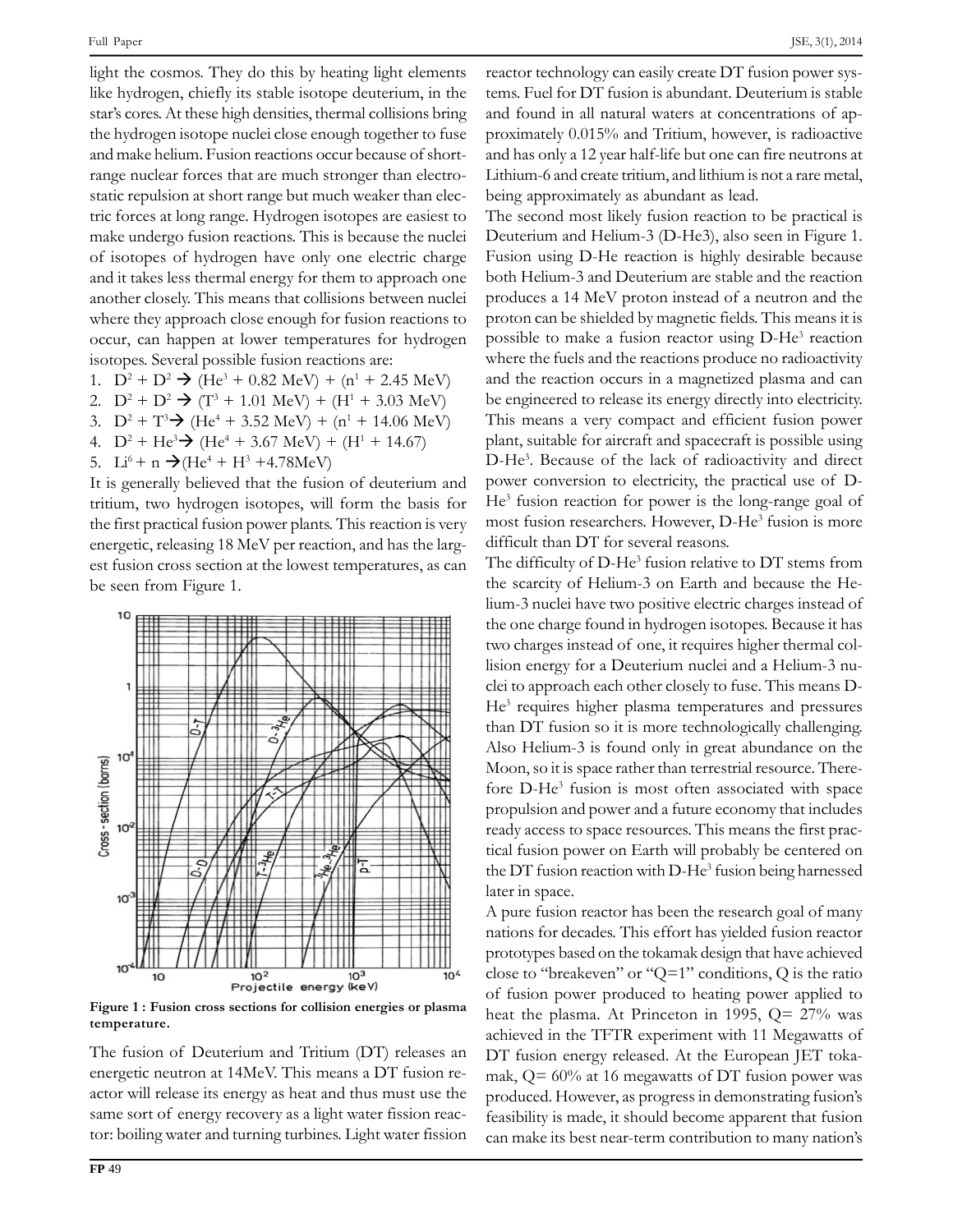JSE, 3(1), 2014<br>needs using a combination of fission and fusion. T needs using a combination of fission and fusion, The<br>than in a pure independent form. Instead of pure due t fusion, we can meet our needs for energy more quickly down FIRE THE MORE SIMPLE SIMPLE SIMPLE SIMPLE SIMPLE SIMPLE SIMPLE SIMPLE SIMPLE SIMPLE SIMPLE SIMPLE SIMPLE SIMPLE SIMPLE SIMPLE SIMPLE SIMPLE SIMPLE SIMPLE SIMPLE SIMPLE SIMPLE SIMPLE SIMPLE SIMPLE SIMPLE SIMPLE SIMPLE SIMPL and more simply by creating a hybrid-fusion-fission reactor.<br>tor, henceforth called simply a hybrid reactor. This is illustor, henceforth called simply a hybrid reactor. This is illus-<br>trated by observing that if either the TFTR or JET tokatrated by observing that if either the TFTR or JET tokamaks were run as the core of hybrid reactors, it is estithe power they would have produced more than ten times "afternoone" afternated, they would have produced more than ten times "afternative they made with fusion alone or values higher as men the power they made with fusion alone or values higher as  $Q > 10$ .

mus<br>
Q>10. mus<br>
A hybrid reactor consists of a fusion core that supplies core<br>
neutrons to a fission blanket. This combines the best feaneutrons to a fission blanket. This combines the best fea-<br>tures of both nuclear reactions. Fusion using DT reaction that the tures of both nuclear reactions. Fusion using DT reaction that the<br>is very neutron rich and fission is very energy rich. Each face are is very neutron rich and fission is very energy rich. Each face :<br>fusion reaction releases 18 MeV, mostly as a 14 MeV neufusion reaction releases 18 MeV, mostly as a 14 MeV neu-<br>tron and this can then split a Uranium nucleus to release culty tron and this can then split a Uranium nucleus to release culty<br>180 MeV. This means the fusion core can mainly generate core neutrons and the fission blanket is principally used to genneutrons and the fission blanket is principally used to generate power. A fission blanket thus serves as an energy packarding packard power. A fission blanket thus serves as an energy packarding power amplifier around the fusion core. This means, among other methings, that a pure fusion DT fusion reactor cannot comthings, that a pure fusion  $DT$  fusion reactor cannot combecause the hybrid can make at least ten times the power with<br>because the hybrid can make at least ten times the power ton procession and a superior reactor reactor.<br>
Secause the hybrid can make at least ten times the power toniu<br>
of any fusion reactor. The economic superiority of the since of any fusion reactor. The economic superiority of the since it<br>hybrid is not just based upon pure physics but also in litical s hybrid is not just based upon pure physics but also in litius<br>mature technology materials, science, and systems engimature technology materials, science, and systems engi-<br>neering.

meering.<br>
The DT fusion reaction releases a 14 MeV neutron with which<br>
every reaction. This energetic neutron was an enormous lived fi every reaction. This energetic neutron was an enormous lived<br>engineering headache for DT fusion reactor designers pub because the neutrons hammer on materials and the nuclei for the neutrons hammer on materials and the nuclei formula of their atoms in a very destructive manner. The neutrons Thursday of their atoms in a very destructive manner. The neutrons Thu of their atoms in a very destructive manner. The neutrons Thus, in represent almost all of the power of a pure fusion DT fuel is lir represent almost all of the power of a pure fusion DT fue<br>reactor and the rate of neutron bombardment on the inreactor and the rate of neutron bombardment on the inner solid structure of a 100Megawatt fusion reactor was fiss<br>so high that special materials would be required and reso high that special materials would be required and replaced often. This means materials engineering problems jor go<br>are a major design problem for pure fusion reactors using just li are a major desi<br>DT fusion.

But that of<br>
This situation is completely different from a fission reac-<br>
tor where the average neutron energy is much lower, the ogy tor where the average neutron energy is much lower, the ogy<br>neutrons slow down by collisions in water, and most of poy the power is carried in highly charged fission fragments brid<br>the power is carried in highly charged fission fragments brid resulting from the splitting of the heavy nuclei. These fission fragments brid, resulting from the splitting of the heavy nuclei. These fission resulting from the splitting of the heavy nuclei. These fi<br>charged fission nuclei turn their energy into heat in the fuel charged fission nuclei turn their energy into heat in the fuel required itself by rapid collisions. Fission reactions are inherently itself by rapid collisions. Fission reactions are inherently<br>more energetic than fusion reactions by factor of more than 10, and are easier to achieve and harness, by their heat<br>than 10, and are easier to achieve and harness, by their heat production, to make electric power. Nuclear fission reac-<br>production, to make electric power. Nuclear fission reacproduction, to make electric power. Nuclear fission reac-<br>tor technology is mature and materials problems were to a much easier to solve because of the low neutron energies. a much easier to solve because of the low neutron energies. Despite the advantages of fission over fossil fuels, fission, only to operate at close to breakeven conditions. The fis-<br>by itself, has serious problems which must be addressed. sion blanket is "subcritical" and cannot sus

Full Paper<br>The most immediate problem is the concern for safety<br>due to the possibility of meltdowns after a reactor shutdue to the possibility of meltdowns after a reactor shuttheir chain reactions by control rods or if loss of coolant<br>their chain reactions by control rods or if loss of coolant their chain reactions by control rods or if loss of coolant<br>occurs. However, when a shutdown of a reactor occurs at the main concern by contribution of a reactor occurs<br>at full power, approximately 6% of the heat production at full power, approximately 6% of the heat production<br>continues despite the end of chain reactions. This continues despite the end of chain reactions. This "afterheat" is due to the radioactive decay of fission fragmust be and to the multilaters along the must be removed after shut down by coolant to prevent must be removed after shut down by coolant to prevent<br>core meltdown. In a normal pure fission reactor, the cool-Final set the core after the core after  $\frac{1}{2}$  set the core core meltdown. In a normal pure fission reactor, the cool-<br>ing of the core afterheat is made more difficult by the fact that the core afterheat is made more difficult by the fact<br>that the core must be made compact, with minimum surthat the core must be made compact, with minimum sur-Find the chain-reactions are self-sustaining. The diffi-<br>ity" so that chain-reactions are self-sustaining. The diffiity" so that chain-reactions are self-sustaining. The difficulty of cooling core afterheat, which must done on the core surface, means that the safety margin for cooling afthey see the same whole the safety margin for cooling af-<br>ter shutdown is small, and significant loss of cooling cater shutdown is small, and significant loss of cooling cameltdowns at both Three Mile Island and Fukushima.<br>The Mile Island and Fukushima. meltdowns at both Three Mile Island and Fukushima.

The fission fuel cycle is effectively unclosed at present, with limited supplies of U-235 available world-wide. Plu-<br>tonium can be bred in special reactors from U-238 but since it can be bred in special reactors from U-238 but<br>since it can be used in atomic bombs, the present geoposince it can be used in atomic bombs, the present geopolitical situation argues against widespread use of this as Functional situation argues against widespread use of this as<br>fuel. At the other end of the fuel cycle, spent fuel from fuel. At the other end of the fuel cycle, spent fuel from<br>fission reactors is full of long lived fission waste, some of fission reactors is full of long lived fission waste, some of Lived Francisco for the sering free listent most, series of<br>which have half lives of thousands of years. This long<br>lived fission waste presents the most serious problem for public acceptance of fission, since no practical method<br>public acceptance of fission, since no practical method public acceptance of fission, since no practical method<br>for safe storage can be certified for 10 thousand years. for safe storage can be certified for 10 thousand years. Thus, in addition to the afterheat cooling problem, fission<br>fuel is limited and spent fuel presents a storage problem Final, and and spent material cooling processis, assessed<br>fuel is limited and spent fuel presents a storage problem<br>of major proportions. However, despite these problems. of major proportions. However, despite these problems, fission power has proved immensely practical and useful. It must be considered to be a proven technology. A ma-<br>ior goal of the fusion-fission hybrid effort is to solve these jor goal of the fusion-fission hybrid effort is to solve these<br>iust listed problems of pure fission. Studies have shown that other than the fusion core, most of the present tech-<br>that other than the fusion core, most of the present techthat other than the fusion core, most of the present technology of for pressurized water fission reactor technolpower reactor<sup>[2]</sup>. This flows from the reality that in a hy-<br>power reactor<sup>[2]</sup>. This flows from the reality that in a hypower reactor<sup>[2]</sup>. This flows from the reality that in a hy-Figure Fission 1941 Figure 1961 Figure 1961 Figure 1961<br>brid, almost all the power is created and harnessed in the<br>fission blanket. This also greatly lessens the technological First, almost all the function core.<br>Fission blanket. This also greatly lesse<br>requirements on the fusion core. requirements on the fusion core.

### **RESULTS AND DISCUSSION**

Figure 2010 Corea in the fusion core supplies only neutrons<br>to a fission blanket where almost all the power is generto a fission blanket where almost all the power is generated and removed. This means the fusion reactor needs<br>only to operate at close to breakeven conditions. The fisonly to operate at close to breakeven conditions. The fis-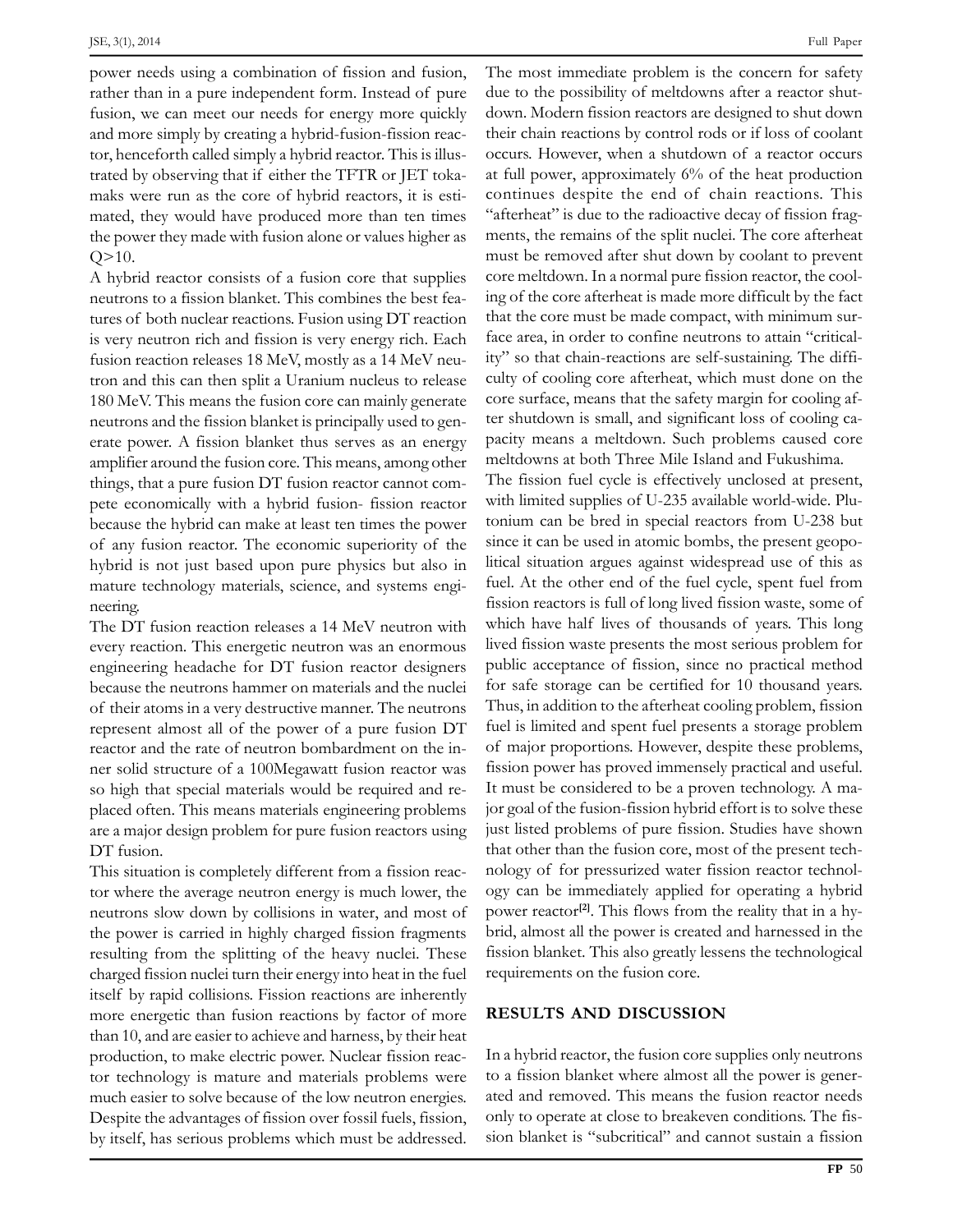reaction without the fusion core producing suffi- cientreaction without the fusion core producing suffi-<br>neutrons. The materials problems that plague pure reacte Fusion reactor designs are largely absent because the fu-<br>fusion reactor designs are largely absent because the fufusion reactor designs are largely absent because the fupower element. This means a fusion core needs only to trons is power element. This means a fusion core needs only to tro<br>operate at  $O \sim 1$ , much reducing neutron damage and hot we p<br>operate at  $Q \sim 1$ , much reducing neutron damage and hot weap<br>plasma requirements. This also means we have already were plasma requirements. This also means we have already we<br>achieved the fusion technology required for building hyachieved the fusion technology required for building hybrid reactors.

Full Paper

brid reactors.<br>This also means that a hybrid reactor is safer than a pure fission<br>fission reactor because the fusion core supplies the seed breed fission reactor because the fusion core supplies the seed<br>neutrons to allow a fission chain reaction. If the fusion much a neutrons to allow a fission chain reaction. If the fusion much a<br>core is shut down electrically, fission reactions stop and ability only decay heat from the radioactive waste, typically 6% The new availability of The new availability decay heat from the radioactive waste, typically 6% The new availability only decay heat from the radioactive waste, typically 6% The<br>of full power, remains to be removed. Fusion is safer mea of full power, remains to be removed. Fusion is safer means<br>than fission because it is easier to control, but hard to tor cou than fission because it is easier to control, but hard to to<br>formulate into a power plant. Fission is harder to control co formulate into a power plant. Fission is harder to control compo<br>but for the same reasons is more energetic than fusion general and thus better for building power plants. Hybrid reac-<br>and thus better for building power plants. Hybrid reacand thus better for building power plants. Hybrid reac-<br>tors have another benefit besides operational safety that tors have another benefit besides operational safety that of the fusion core; when the high-energy neutrons of the fusion core; the form the high-energy neutrons of the fusion core; would<br>the hybrid can burn radioactive waste and also breed more with the hybrid can burn radio<br>fuel for its fuel cycle.

other problem with fission reactors is the problem<br>The other problem with fission reactors is the problem as a neutron<br>of long-lived radioactive waste from pure fission reac-<br>into U-233. the state present that assess calculate to the present that is of<br>of long-lived radioactive waste from pure fission reactions.<br>The severity of this problems is illustrated by the with Figure 2 and the US to find an acceptable cost effective cal at a called the US to find an acceptable cost effective cal at locate the coverage location for radioactive waste. How-<br>long-term storage location for radioactive waste. Howlong-term storage location for radioactive was te. Howbecause of the extreme longevity of the waste:100,000 might yrs, are easy cannot make present that an<br>extend to extreme longevity of the waste:100,000<br>wrs or more. Fusion is a cheap source of high-energy neutransection of the character energy of the nuclei estate in the new states of the process of high-energy neutrons. High-energy neutrons hammer on the nuclei of ratrons. High-energy neutrons hammer on the nuclei of radioactive waste and cause it to "burn up". Radioactive that results are unstable, full of excess energy, and decay atmosphere that results are unstable, full of excess energy, and decay atmo over time. Bombardment of these nuclei by high-energy and decay<br>over time. Bombardment of these nuclei by high-energy Toka net counter the uncented the uncented them to go unstable more rapidly and noloos<br>neutrons causes them to go unstable more rapidly and noloos release energy, and become stable much more rapidly and no<br>release energy, and become stable much more rapidly<sup>[3]</sup>. He release energy, and become stable much more rapidly<sup>[3]</sup>. However, Radioactive waste from pure fission reactors, when plicate France Energy, and account state means increased in plicate<br>Radioactive waste from pure fission reactors, when plicate<br>"burned" in a hybrid near the fusion core releases large as pu amounts of thermal power, and after burning, emerges that<br>amounts of thermal power, and after burning, emerges that Example the analysis team are exactle over example angles and a<br>in a form that needs to be stored for only 50 years, rather than 10,000's. The old spent fuel rods from fission reac-<br>than 10,000's. The old spent fuel rods from fission reacthan 10,000's. The old spent fuel rods from fission reactors are now a source of energy rather than a problem. tors are now a source of energy rather than a problem, they are now worth money! They can be used as fuel in a acts<br>hybrid and then buried safely with safer margins in terms itsel of radioactivity. Hybrid reactors also solve the remaining made<br>of radioactivity. Hybrid reactors also solve the remaining made problem of fission, that of the scarcity of fission fuel.<br>
problem of fission, that of the scarcity of fission fuel. problem of fission, that of the scarcity of fission fuel.

Hybrid fusion reactors can safely breed more fuel for thembetween the contractors in the contract of the contract of the selves and other fission reactors. A hybrid reactor also source breeds its own Tritium using low energy neutrons in the top. breeds its own Tritium using low energy neutrons in the top. The fission blanket. However, breeding Plutonium from Urafission blanket. However, breeding Plutonium from Ura-<br>nium 238 or Uranium 233 from Thorium for the fission fusion neutron sources.

JSE, 3(1), 2014<br>blanket requires high energy neutrons, through a Thorium<br>reactor can breed fuel in a thermal mode also. Pure fission breeders require a high-energy neutron spectrum to breeders require a high-energy neutron spectrum to breed Plutonium, but a pure fission reactor based on fast neu-<br>Plutonium, but a pure fission reactor based on fast neu-Plutonium, but a pure fission reactor based on fast neu-<br>trons is unsafe to create energetic meltdowns and requires trons is unsafe to create energetic meltdowns and requires weapon's grade enriched uranium. This is why only a few<br>were built worldwide and those are used chiefly to make were built worldwide and those are used chiefly to make<br>Plutonium for weapons. The hybrid reactor uses high-Plutonium for weapons. The hybrid reactor uses highenergy neutrons but makes them with fusion rather than<br>fission. This means a hybrid is a commercial entity and can fission. This means a hybrid is a commercial entity and can<br>breed fission fuel from Uranium 238 or Thorium with breed fission fuel from Uranium 238 or Thorium with<br>much greater safely than a fission breeder. The easy availmuch greater safely than a fission breeder. The easy availability of Thorium clearly has an added benefit.

new availability of Thorium clearly has an added benefit.<br>The new availability of high flux fusion neutron sources<br>means that, in concept, it is possible a space nuclear reacmeans that, in concept, it is possible a space nuclear reac-<br>tor could be launched in a completely inert form, being for could be launched in a completely inert form, being<br>composed of a Thorium casing around a fusion neutron composed of a Thorium casing around a fusion neutron<br>generator. This would mean space nuclear reactors could be launched without any concerns for safety in the event<br>be launched without any concerns for safety in the event be launched without any concerns for safety in the event<br>of a launch accident. The Thorium based reactor which of a launch accident. The Thorium based reactor which would then be activated by the fusion reactor's neutrons, with fusion itself powered with solar power in space, and and these taster powered with some power in space<br>with this fusion reactor operating for several years in space<br>as a neutron generator, converting some of the Thorium as a neutron generator, converting some of the Thorium<br>into U-233. After several years, the casing would then, into U-233. After several years, the casing would then, with the fusion reactor providing neutrons, become critical and provide large amounts of power for propulsion<br>or high energy experiments, such as deep penetrating raor high energy experiments, such as deep penetrating radar for investigation of the Jovian moons. Such a concept<br>might also find great use in outer solar system nuclear might also find great use in outer solar system nuclear<br>propulsion experiments. Where the trajectory of the spacepropulsion experiments. Where the trajectory of the space $r^2$  craft would carry it far from Earth before the nuclear rocket engine was activated, and thus allay any safety conrocket engine was activated, and thus allay any safety concerns caused by launching of Uranium fuel through the atmosphere. hatmosphere.<br>Tokamaks have demonstrated that the fusion core tech-

Tokamaks have demonstrated that the fusion core tech-<br>nology now exists for the creation of hybrid reactors. nology now exists for the creation of hybrid reactors. However,  $Q$ >1 Tokamaks are presently large and complicated. We can do this better. Tokamaks were conceived<br>as pure fusion reactors, but we don't need something as pure fusion reactors, but we don't need something<br>that large and expensive to use it in a hybrid reactor for that large and expensive to use it in a hybrid reactor for<br>terrestrial or extraterrestrial applications. Since fusion reterrestrial or extraterrestrial applications. Since fusion reneed to be large but can be small, and the fission blanket acts as an energy amplifier for the fusion reactor that is<br>acts as an energy amplifier for the fusion reactor that is itself subcritical. Furthermore, a hybrid reactor can be<br>itself subcritical. Furthermore, a hybrid reactor can be made much smaller than a pure fission reactor. This<br>made much smaller than a pure fission reactor. This made much smaller than a pure fission reactor. This<br>means if a compact version of a fusion reactor could be manufactured that could serve as an intense neutron manufactured that could serve as an intense neutron manufactured that could serve as an intense reutron<br>source, then a hybrid reactor could be as small as a table-<br>top. Therefore, to hasten the use of hybrid nuclear power top. Therefore, to hasten the use of hybrid nuclear power From the control of the destruction neutron sources.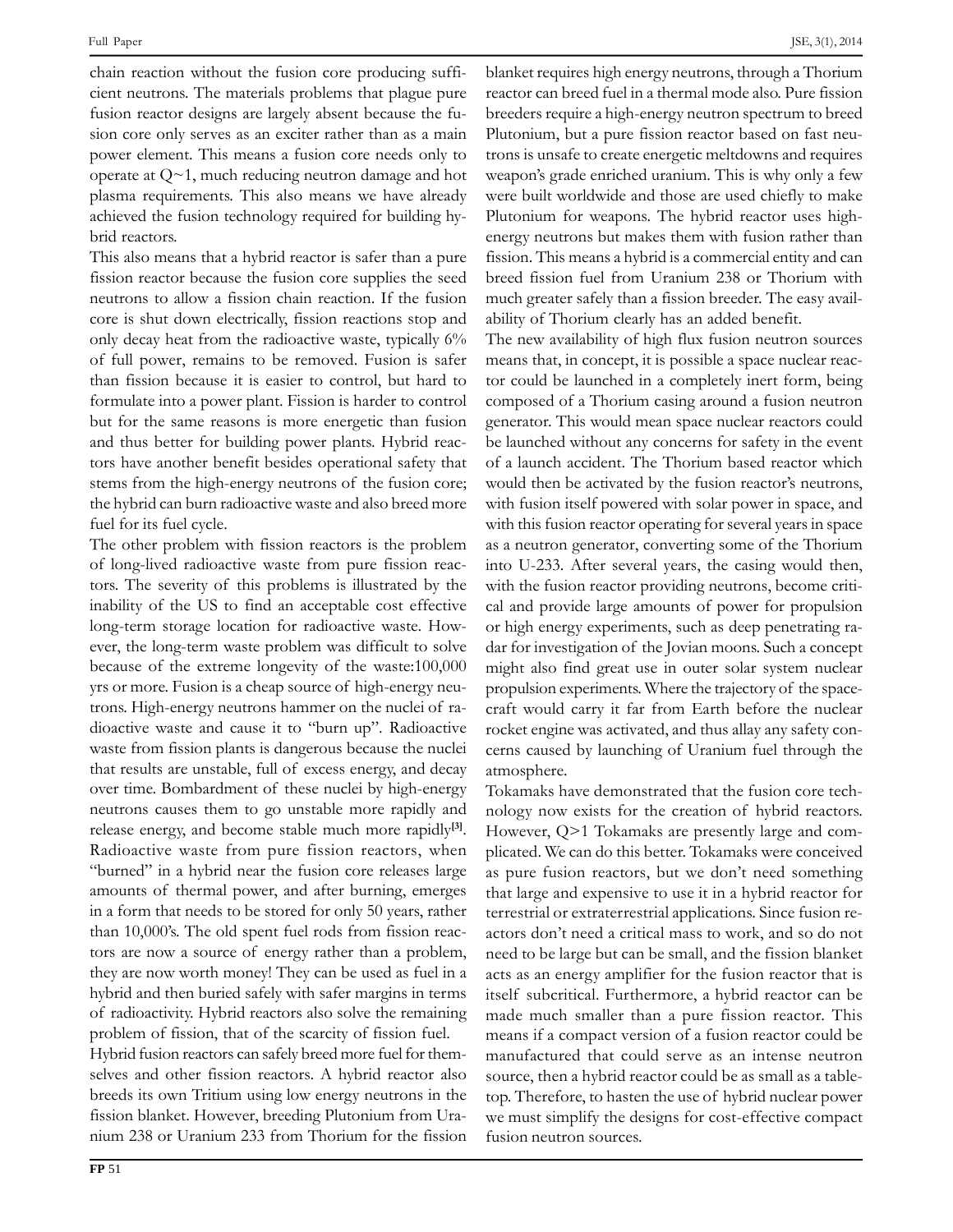ISE, 3(1), 2014<br> **The two basic types of fission fusion hybrid reactor** neu<br>
Two basic types of hybrid reactors can be built using al-Two basic types of hybrid reactors can be built using al-Fission Waste Treatment Reactor uses a cutting edge fu-<br>Fission Waste Treatment Reactor uses a cutting edge fu-Fission Waste Treatment Reactor uses a cutting edge fu-FREED WAS CONSIDENT TRANSFERING A CALLING UP ON POWER SHOWS SERVICE AND SERVICE AND SERVICE THE UP OF THE UP ON THE UP OF THE UP OF THE UP OF THE UP OF THE UP OF THE UP OF THE UP OF THE UP OF THE UP OF THE UP OF THE UP OF generate large amount of 14 MeV neutrons transmute<br>nuclear waste into shorter lived isotopes (see Figure 2). nuclear waste into shorter lived isotopes (see Figure 2). This transmutation process generates much energy and so the numerates power. Therefore, such facility wrings out the phy Figure and anti-manufacture process generates materials energy left over from the fission reaction usual g<br>last amounts of energy left over from the fission reaction usual g and at the same time renders the waste manageable on enough<br>and at the same time renders the waste manageable on enough and at the same time renders the waste manageable on enoughs than century timescales rather than millennia. Such a quest facility will of necessity be large and expensive but will necessity be large and expensive but will serve the purpose of rendering the long-lived nuclear waster and reserve the purpose of rendering the long-lived nuclear waster example and expenditive batch.<br>Serve the purpose of rendering the long-lived nuclear waste<br>generated by conventional fission reactors to be managegenerated by conventional fission reactors to be manageable. Thus, the existence of such a facility, will finally render the fission fuel cycle essentially closed.



**<sup>2</sup> :A hybrid reactor designed to transmute high level fission waste into <sup>a</sup> safe spectrum of isotopes.** The

fission waste into a safe spectrum of isotopes.  $n\tau_E$  =<br>The second type of hybrid reactor is purely for purposes<br>of making power. It is the simplest reactor of the hybrid Where the cooler type of type call the vast majority of power is generated in the tion  $t$  tion  $t$ type. Since the vast majority of power is generated in the tion<br>fissile blanket with a thermal neutron spectrum, the amount  $\frac{1}{2}$  first fusion needs to be the minimum required to control the fission blanket. It is this second type for which analysis <br>the fission blanket. It is this second type for which analysis should be achieved to understand what are the minimum<br>should be achieved to understand what are the minimum should be achieved to understand what are the minimum conditions on the fusion plasma for it to be part of  $a = 3.3x1$ <br>hybrid power reactor? This is the simplest and easiest to where build power reactor? This is the simplest and easiest to whe<br>build of hybrid reactors. Since only enough the neutrons ( $f \sim$ to achieve criticality need be supplied by a compact fusion  $n_{\text{max}}$  is to achieve criticality need be supplied by a compact fusion  $n_{\text{tr}}$ <br>reactor, a fusion core for hybrid reactor can itself be comreactor, a fusion core for hybrid reactor can itself be com-<br>pact and operate at far below Q=1.

## **ìHybrid Breakevenî criterion for power produc-tion**tion

In fusion-fission hybrid power reactor, fusion supplies the sec-cm-3. Hybrid Breakeven is thus much easier to achieve

would be an early application of fusion technology and a<br>milestone on the road to pure fusion-power. In such a milestone on the road to pure fusion power. In such a "fusion-critical" hybrid reactor, whose sole purpose is<br>power production, we want only as enough fusion as necpower production, we want only as enough fusion as necessary to supply the "critical neutrons" for the fission reaction to be self-sustaining. This is a complete reverse of the mentality from the normal fusion research philosothe mentality from the normal fusion research philosophy. Instead of creating as many fusions as possible, the enough fusions to make the fission reactor critical. The  $q$  enough fusions to make the fission reactor critical. The question then, is how many neutrons are "enough." In a question then, is how many neutrons are "enough." In a<br>normal pure fission reactor, the criticality, and the whole process every to the *many* secure are consegnation in<br>normal pure fission reactor, the criticality, and the whole<br>reactor operation, is controlled by the "delayed neutrons"<sup>141</sup>. reactor operation, is controlled by the "delayed neutrons" $[4]$ ,<br>which are approximately  $1/200$  of the neutron populawhich are approximately  $1/200$  of the neutron popula-<br>tion. These neutrons are used because they lag one second or longer in time behind the rest of the neutrons and thus<br>or longer in time behind the rest of the neutrons and thus or longer in time behind the rest of the neutrons and thus<br>allows the reactor operation to be easily controlled by allows the reactor operation to be easily controlled by<br>movement of control rods. That is, in a normal fission movement of control rods. That is, in a normal fission<br>reactor, one delayed neutron can control 200 neutrons that operate the reactor. Since we always want a hybrid power reactor. Since we always want a hybrid<br>power reactor to be safe to shutdown by mechanical conpower reactor to be safe to shutdown by mechanic<br>trol rods, we will use the  $1/200 = f$  delayed to cpower reactor to be safe to shutdown by mechanical control rods, we will use the  $1/200 = f_c$  delayed neutron fraction as the critical neutron fraction to supply the necfraction as the critical neutron fraction to su

essary fusion reactions.<br>Following the original analysis by Lawson<sup>[5]</sup>, we solve for<br>the amount of power density released by a fusion plasma the amount of power density released by a fusion plasma<br>surrounded by a nearly critical fusion blanket, where the power output by a nearly critical fusion blanket, where the power output by the blanket can generate electricity to supply sufficient heating to the planket can generate electricity to supply sufficient heating to the plasma to sustain the supsupply sufficient heating to the plasma to sustain the sup-

by of neutrons to the blanket.

\n
$$
\frac{1}{4}n^{2} < \sigma v > E_{\text{tot}} = \frac{3nkT}{\tau_{\text{E}}}
$$
\n(1)

\n
$$
m\tau_{\text{E}} = \frac{12kT}{\tau_{\text{E}}}
$$

$$
n\tau_{E} = \frac{12kT}{<\sigma v > E_{tot}}
$$
 (2)  
Where  $\langle \sigma v \rangle$  is the Maxwellian averaged fusion cross section times nuclei velocity in the plasma, and E is the total

Where  $\langle \sigma v \rangle$  is the Maxwellian averaged fusion cross section times nuclei velocity in the plasma, and  $E_{tot}$  is the total energy release controlled by one fusion neutron in the energy release controlled by one fusion neutron in the **K1E** $\log$ 

whole system:  
\n
$$
E_{\text{tot}} = \frac{1}{f_c} \eta_{\text{Th}} K_{\text{n}} E_{\text{fission}} = 200(0.33)2(250 \text{MeV})
$$
\n
$$
= 3.3 \times 10^4 \text{ MeV}
$$
\n(3)

 $= 3.3 \times 10^{4}$  MeV<br>where f is the delayed neutron fraction in a fission reactor  $\sim 1/\epsilon$ where  $f_c$  is the delayed neutron fraction in a fission reactor ( $f_c \sim 1/200$ ), which is also the control neutron fraction,  $(f_c \sim 1/200)$ , which is also the control neutron fraction,<br>m<sub>nn</sub>, is the thermodynamic efficiency of a fission reactor  $n_{\text{Th}}$  is the thermodynamic efficiency of a fission reactor  $\sim$ 33%, K<sub>n</sub>  $\sim$  2.5 is the neutron multiplication of a mate-~33%, K  $\sim$  2.5 is the neutron multiplication of a material layer around the fusion neutron generator. We obtain<br>as our "Hybrid Breakeven Criterion" for a fusion plasma: **1.5x10 sec cm ,**  $\frac{3}{2}$  **E**  $\frac{400}{2}$  **E**  $\frac{1}{2}$ as our "Hybrid Breakeven Criterion" for a fusion plasma:<br> $n\tau_{\rm c} \ge 1.5 \times 10^{10} \text{ sec} - \text{cm}^{-3}$ .

$$
n\tau_{E} \ge 1.5x10^{10} \text{ sec} - \text{cm}^{-3}, \qquad (4)
$$

 $n\tau_E \ge 1.5 \times 10^{10} \text{ sec-cm}^{-3}$ , (4)<br>which is 1/10,000 of the Lawson Criterion of  $1.5 \times 10^{14}$ <br>sec-cm-3. Hybrid Breakeven is thus much easier to achieve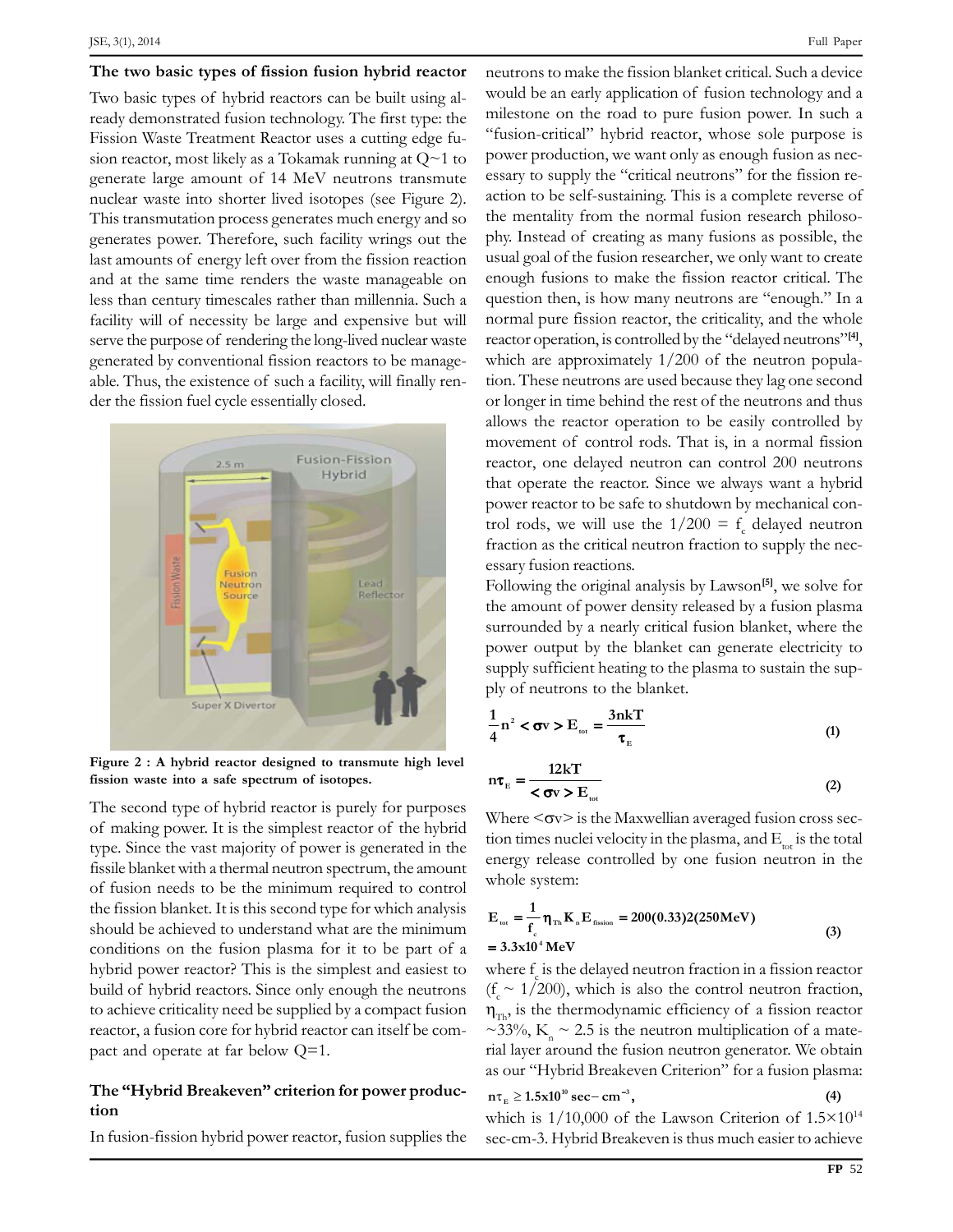Full Paper<br>than pure fusion breakeven because the fission blanket og<br>acts as an energy amplifier.

acts as an energy amplifier. with the second system of the second state of  $\frac{1}{2}$  with ft This can be seen by expressing this as a Lawson Criterion ergy, a calculation for pure fusion breakeven where  $E = E$  is the res This can be seen by expressing this as a Lawson Criterion erg<br>calculation for pure fusion breakeven where  $E_{tot} = E_e$  is the<br>the charged particle heating into the plasma as a result of less the charged particle heating into the plasma as a result of left<br>the fusion reaction only. For DT reactions  $E = 3.5$ MeV. the fusion reaction only. For DT reactions  $E = 3.5$ MeV.

The hybrid breakdown criterion is then written:  
\n
$$
n\tau_{E} = \frac{12kT}{<\sigma v > E_{c}F_{E}}
$$
\nWhere the energy amplification factor  $F_{E} \sim 10,000$ :

Where the energy amplification factor 
$$
F_E \sim 10,000
$$
:  
\n
$$
F_E = \frac{E_{tot}}{E_c} = 200(0.33)2.3(250 \text{MeV}) / 3.5 \text{MeV} \approx 10^4 \tag{6}
$$

 $t_E = \frac{F_E}{E_c} = 200(0.55)2.5(250 \text{MeV})$  (6) event of Lawson after the Hybrid Breakeven in terms of Lawson after the nt is 1/10.000 of Lawson. This means many magnetic higher  $n\tau_E$  is  $1/10,000$  of Lawson. This means many magnetic higher confinement concepts that were abandoned in the pursuit  $\frac{m_{\text{E}}}{m_{\text{E}}}$  and  $\frac{m_{\text{E}}}{m_{\text{E}}}$  are perfectly acceptable for hybrid reactor and high of pure fusion are perfectly acceptable for hybrid reactor. comments<br>of ours fi concepts. the experimental  $\overline{Q}$  and  $\overline{Q}$  and  $\overline{Q}$  and  $\overline{Q}$  are  $\overline{Q}$  and  $\overline{Q}$  and  $\overline{Q}$  are  $\overline{Q}$  and  $\overline{Q}$  are  $\overline{Q}$  and  $\overline{Q}$  are  $\overline{Q}$  and  $\overline{Q}$  are  $\overline{Q}$  and  $\overline{Q}$  and  $\overline{Q}$  the

 $\frac{1}{\pi}$  of the experime<br>we define  $Q_{\pi}$ : where we define  $Q_{Fusion}$ :

$$
Q_{Fusion} = \frac{Fusion power}{Heating power}
$$
 (7)

 $\mathbf{Q}_{\text{Fusion}}$  –  $\frac{1}{\text{Heating power}}$  (7) isotope<br>For DT we can define for  $Q_{\text{Fusion}}$  following the Lawson and An alm<br>Criterion analysis: **1**

Carteron analysis:

\n
$$
Q_{\text{fusion}} = \frac{1}{4} n^2 < \sigma v > E_{\text{Fusion}} \left( \frac{3nk}{\tau_{\text{E}}} \right) \tag{8}
$$

 $\tau_{\text{e}}$  cause  $\tau_{\text{e}}$ <br>
We define  $F_e$ , the fraction of total fusion energy in charged eration<br>
particles, which for DT is: **13.5**  $\frac{1}{2}$ 

particles, which for DT is:  
\n
$$
F_e = \frac{3.5MeV}{17.6MeV} \approx \frac{1}{5}
$$
\n(9)  
\nFor Q<sub>Hvbrid</sub> we have then,

**n**<br>**11** 

For 
$$
Q_{Hybrid}
$$
 we have then,  
\n
$$
Q_{Hybrid} = \frac{\left[\frac{1}{4}n^2 < \sigma v > E_{Fusion}F_cF_E\right]}{\sigma_E} \times 2000Q_{Fusion} \tag{10}
$$

Therefore, a device with experimental  $Q_{Fusion} \sim 1/2000$  the according the core of a Fusion-Fission Hybrid that will March  $\frac{1}{2}$  can form the core of a Fusion-Fission Hybrid that will Marcoduce enough electricity to run the fusion neutron genproduce enough electricity to run the fusion neutron generator in its core. We wish to exceed this number an order and band band to magnitude or more to ensure net power production by the hybrid, but this small and very achievable number and tech<br>by the hybrid, but this small and very achievable number by the hybrid, but this small and very achievable<br>is the threshold the fusion device must cross. **CONCLUSIONS**

## Fusion

Example 2014<br>
Fusion technology is mature and has arrived at a crucial bri<br>
threshold where it can play a vital role in the development threshold where it can play a vital role in the development<br>of nuclear power. Present fusion technologies can now form the core of a new form of nuclear power technologies can now<br>form the core of a new form of nuclear power technol-

رہ<br>the i  $SSE$ , 3(1), 2014<br>ogy. Fission, by itself, is an unfinished problem, however, ogy. Fission, by itself, is an unfinished problem, however,<br>with fusion added to the process of releasing nuclear enwith fusion added to the process of releasing nuclear enthe result in all the result of the processes can be made, with the resulting power being safer, cleaner, and almost limitless  $\frac{1}{s}$  comes from the control of fission energy by a fu-

y comes from the control of fission energy by a fu-<br>core, which will provide the neutrons to make the fixed by the sign of the methods of the sign of the fission blanket critical. This will allow the fission chain refission blanket critical. This will allow the fission chain reactions to be shut down instantly with the shutdown of<br>the fusion core. The fission blanket can be a more open the fusion core. The fission blanket can be a more open<br>structure than conventional pure fission reactor core, havstructure than conventional pure fission reactor core, having more surface area, and thus being easier to cool in the event of a shutdown. Therefore, fission fragment decay anguiser can be more easily removed from the inherently<br>afterheat can be more easily removed from the inherently afterheat can be more easily removed from the inherently<br>higher surface area fission blanket, resulting in a much higher surface area fission blanket, resulting in a n<br>higher safety margin for avoiding meltdowns A cleaner form of power than present existing nuclear<br>A cleaner form of power than present existing nuclear

A cleaner form of power than present existing nuclear<br>power can result from a balance of the nuclear processes From the function fission function the fusion function of the nuclear processes<br>inherent within the fusion fission hybrid system. This ocinherent within the fusion fission hybrid system. This occurs since high level, long-lived nuclear fission waste can<br>be transmuted by fusion neutrons into safer, shorter-lived isotopes that can be isolated and stored more easily. isotopes that can be isolated and stored more easily.

the additional neutrons of the fusion core, to become<br>the additional neutrons of the fusion core, to become An almost limitless form of power comes from the hynuclear function comes to provide the even more abundant Tho-<br>nuclear fuel from U-238 or the even more abundant Thonuclear fuel from U-238 or the even more abundant Thonuclear proliferation. Numerous advantages are obtained<br>nuclear proliferation. Numerous advantages are obtained From using Thorium as a fuel instead of Uranium be-<br>from using Thorium as a fuel instead of Uranium befrom using Thorium as a fuel instead of Uranium because of its lower atomic weight, both in terms of proliferation protection and reduction in high-level nuclear waste. space-based nuclear power through hybrid reactors based<br>on Thorium allow a conceptual power source that could be launched from Earth in a completely inert state, being<br>be launched from Earth in a completely inert state, being composed of a Thorium casing around a fusion neutron<br>composed of a Thorium casing around a fusion neutron source powered by a solar array. Once in space, on a tra-<br>source powered by a solar array. Once in space, on a trasource powered by a solar array. Once in space, on a tra-<br>iectory carrying it far from Earth, the fusion neutron genjectory carrying it far from Earth, the fusion neutron genend Thorium into U-233 to allow the reactor, with critical. Alternatively, such a reactor could be emplaced on Mars to power a human habitation many years in advance.<br>Mars to power a human habitation many years in advance. Mars to power a human habitation many years in advance, and base would be fully powered. Thus, hybrid reactor and base would be fully powered. Thus, hybrid reactor<br>technology combined with a Thorium cycle may allow technology combined with a Thorium cycle may allow much greater exploitation of space nuclear power by reducing launch safety concerns.

the technological and engineering knowledge to<br>Finally, the technological and engineering knowledge to<br>build a hybrid power reactor for terrestrial use already examples the connecting time engineering and medige to<br>build a hybrid power reactor for terrestrial use already<br>exists. The technical requirements for a fusion-fission hyexists. The technical requirements for a fusion-fission hy-**EXECUTE:** FIGURE 1.1 FIGURE 1.1 FIGURE 1.1 FIGURE 1.1 FIGURE 1.1 FIGURE 1.1 FIGURE 1.1 FIGURE 1.1 FIGURE 1.1 FIGURE 1.1 FIGURE 1.1 FIGURE 1.1 FIGURE 1.1 FIGURE 1.1 FIGURE 1.1 FIGURE 1.1 FIGURE 1.1 FIGURE 1.1 FIGURE 1.1 FI preactor, and there is general agreement that the fission<br>portion of such a reactor can be built using present lightfission reactor can be built using present light-<br>fission reactor technology<sup>[2]</sup>. Therefore, the energy